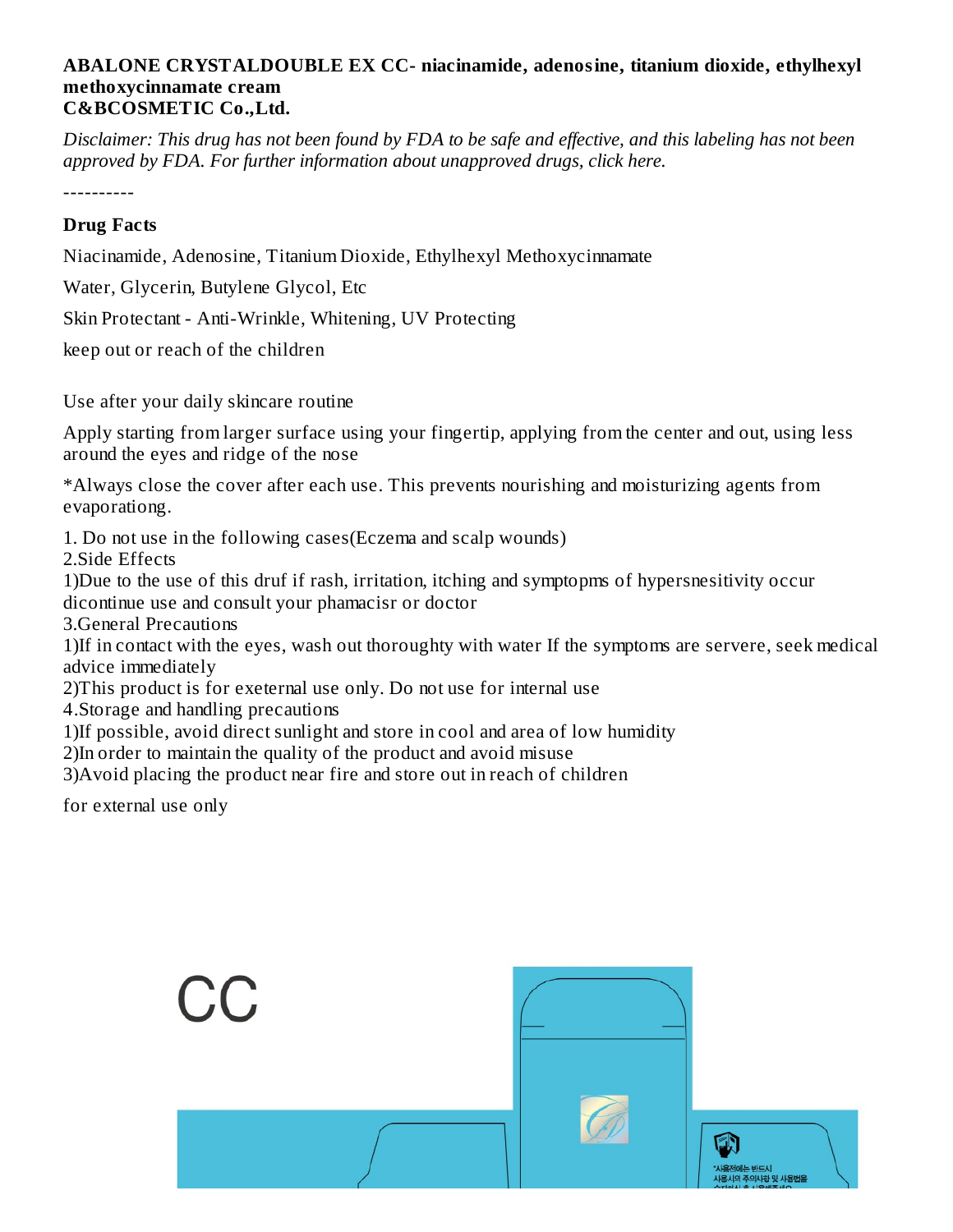

| <b>ABALONE CRYSTALDOUBLE EX CC</b>                                          |                |                    |                          |  |                |  |  |  |
|-----------------------------------------------------------------------------|----------------|--------------------|--------------------------|--|----------------|--|--|--|
| niacinamide, adenosine, titanium dioxide, ethylhexyl methoxycinnamate cream |                |                    |                          |  |                |  |  |  |
|                                                                             |                |                    |                          |  |                |  |  |  |
| <b>Product Information</b>                                                  |                |                    |                          |  |                |  |  |  |
| <b>Product Type</b>                                                         | HUMAN OTC DRUG | Item Code (Source) |                          |  | NDC:60611-0008 |  |  |  |
| <b>Route of Administration</b>                                              | TOPICAL        |                    |                          |  |                |  |  |  |
|                                                                             |                |                    |                          |  |                |  |  |  |
|                                                                             |                |                    |                          |  |                |  |  |  |
| <b>Active Ingredient/Active Moiety</b>                                      |                |                    |                          |  |                |  |  |  |
| <b>Ingredient Name</b>                                                      |                |                    | <b>Basis of Strength</b> |  | Strength       |  |  |  |